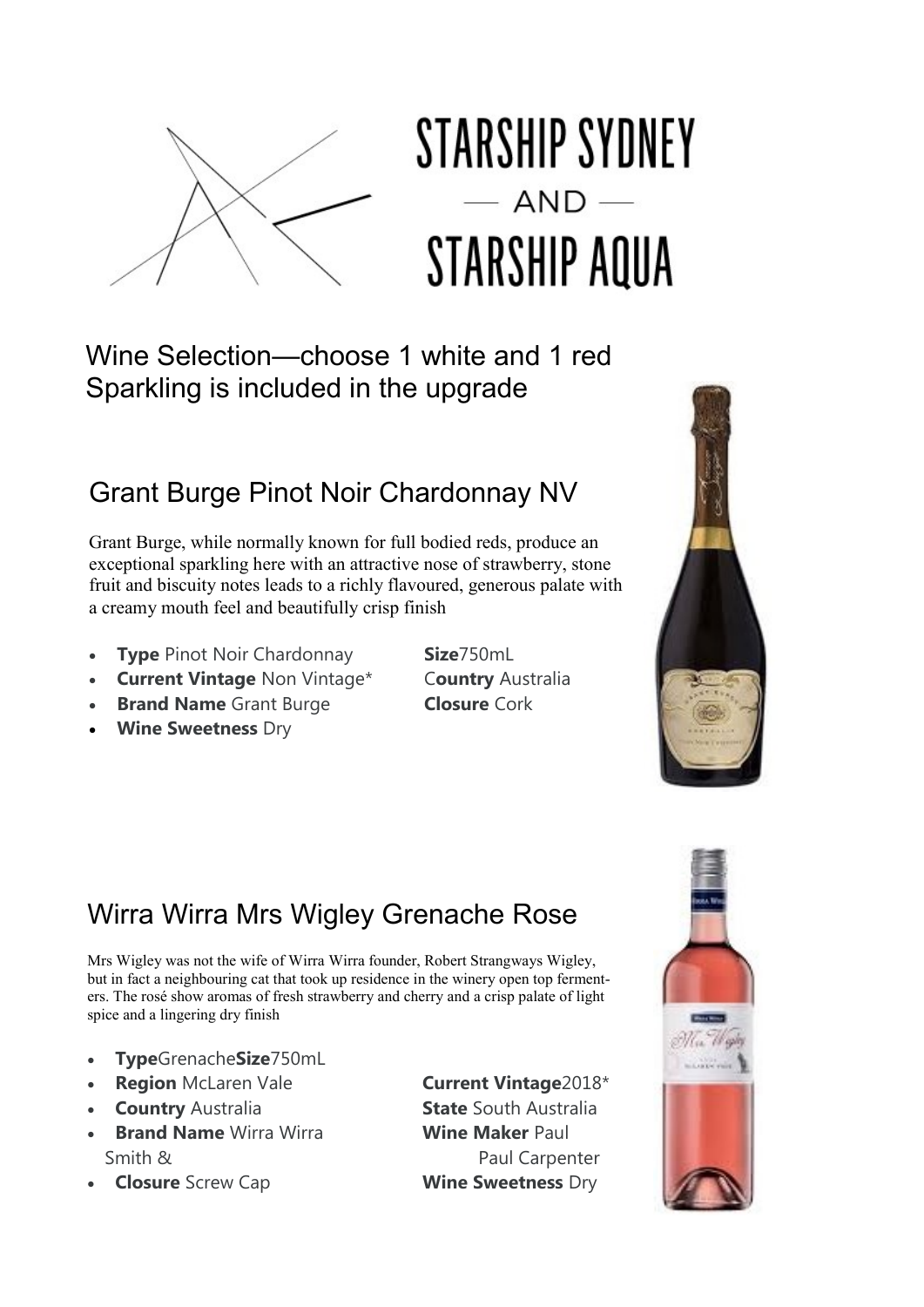### Punt Road Napoleone Chardonnay

Is a lovely cool climate Chardonnay sourced from the Yarra Valley, this wine shows citrus and stonefruit aromas with a creamy barrel ferment texture. Layers of peach and citrus flavours and a crisp acid finish. Incredible quality at this price.

- **Type** Chardonnay **Size**750mL
- **Region** Yarra Valley **Current Vintage**2019\*
- 
- **Country** Australia **State** Victoria
- **Brand Name** Punt Road **Wine Maker** Tim Shand
- **Closure** Screw Cap **Wine Sweetness—**Dry

**Standard Drinks**7.4 **Alcohol Volume**12.5%

#### Nugan Estate Chardonnay

Chardonnay sourced from Victoria's cool climate King Valley goes into Nugan's Estate Chardonnay. Pale straw in appearance, with a youthful green hue. Aromas of peach, nectarine, poached peach and mixed spice, a rich mout filling palate of stone fruit, biscuit and yeast notes with a crisp acidity make this a good drink.

- **Type** Chardonnay **Size**750mL
- 
- **Standard Drinks**7.7 **Alcohol Volume**13.0%
- **Country** Australia **State** Victoria
- **Brand Name** Nugan Estate V**egan Friendly** true
- 

 **Region** King Valley **Current Vintage**2017\* **Closure** Screw Cap **Wine Sweetness—**Dry

 $\bigcirc$ NUGAN KING VALLEY RASCA'S LANK<br>HARDONNAI

PUNT **ROAD** CHARDONNA

### Jim Barry Watervale Riesling

Jim Barry Watervale Riesling from the Clare Valley is all about the musk, bracing acidity and juicy limes. This perennial favourite Riesling never misses a beat, marrying concentration with finesse, current drinking pleasure with cellar-worthy wow factor. Expect this wine to develop over ten years into a superb wine experience.

- **Type RieslingSize750mL Region Clare Valley**
- **Current Vintage**2020\* **Standard Drinks**7.4
- 
- **Brand Name** Jim Barry **Wine Maker** Tom Barry
- **Closure** Screw Cap **Wine Sweetness—**Dry

**Country** Australia **State** South Australia

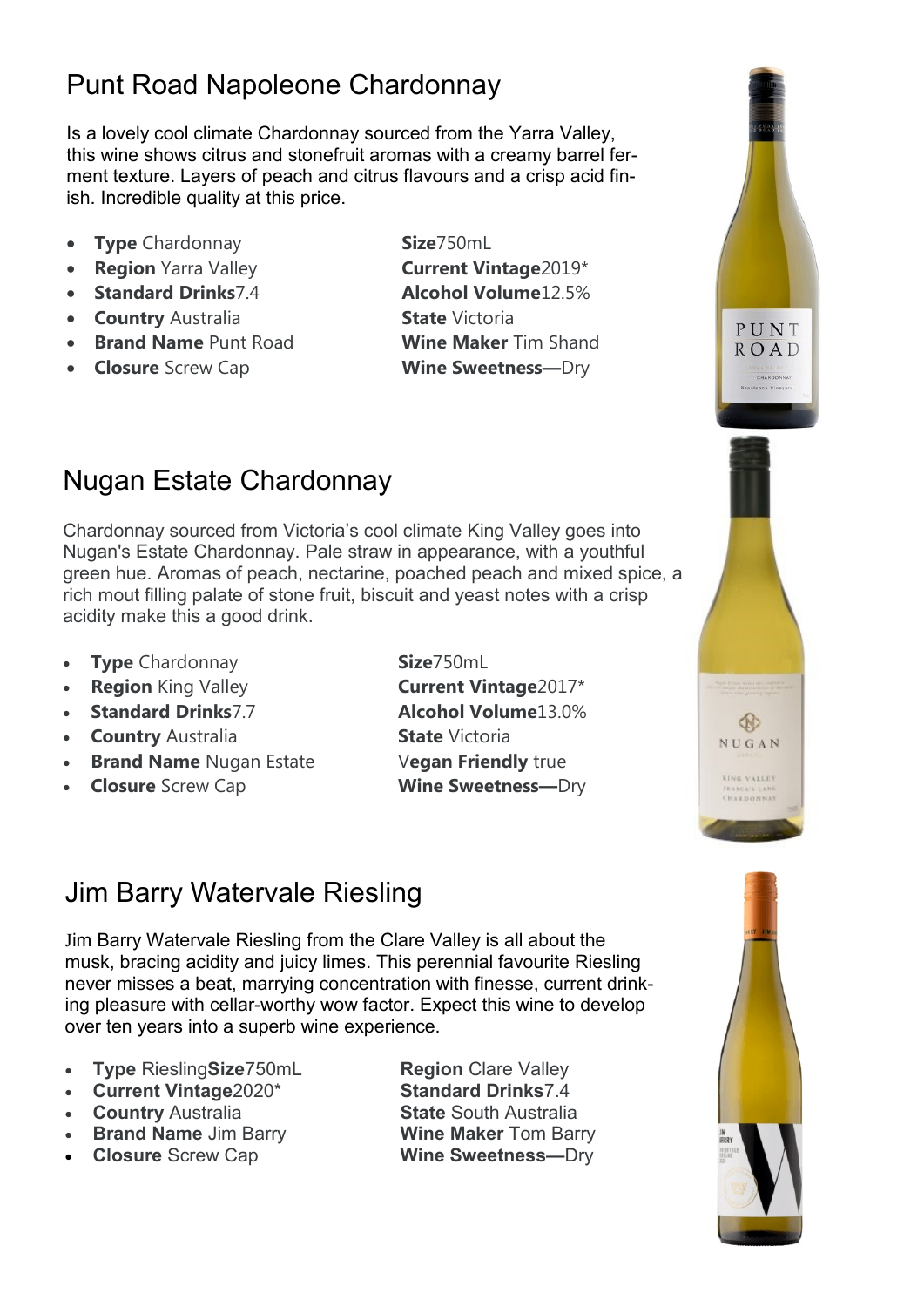### Tim Adams Clare Valley Riesling

**Intensely flavoured and very lifted Riesling character with citrus aromatics of grapefruit, lemon & lime. Enjoy as an aperitif or with seafood.** 

- **Type** Riesling **Size**750mL
- 
- **Standard Drinks**6.8 **Alcohol Volume**11.5%
- 
- **Brand Name** Tim Adams **Wine Maker** Tim Adams
- 

**Region Clare Valley <b>Current Vintage**2019\* • **Country** Australia **State** South Australia **Closure** Screw Cap **Wine Sweetness—**Dry





#### Babich Sauvignon Blanc

Vibrant passionfruit and tropical notes make this white a treat to drink. Made up of fruit from selected vineyards, this Babich white is a very refreshing wine with plenty to offer

- **Type** Sauvignon Blanc **Size**750mL
- **Region** Marlborough **Current Vintage**2016\*
- 
- **Country** New Zealand **Brand Name** Babich
- **Closure** Screw Cap **Wine Sweetness** Dry

**Standard Drinks**7.7 **Alcohol Volume**13.0% (2016)

#### Villa Maria Sauvignon Blanc

**Family owned Villa Maria Estate has been rated as New Zealand's +Most Trusted Wine Brand+ in Reader's Digest poll 2016 and is New Zealand's most awarded winery. This Sauvignon Blanc has Ripe gooseberry flavours and tropical fruit with more depth and complexity than most.** 

- **Type Sauvignon Blanc Size750mL**
- **Region Marlborough Current Vintage2018\***
- 

**• Country New Zealand Brand Name Villa Maria**